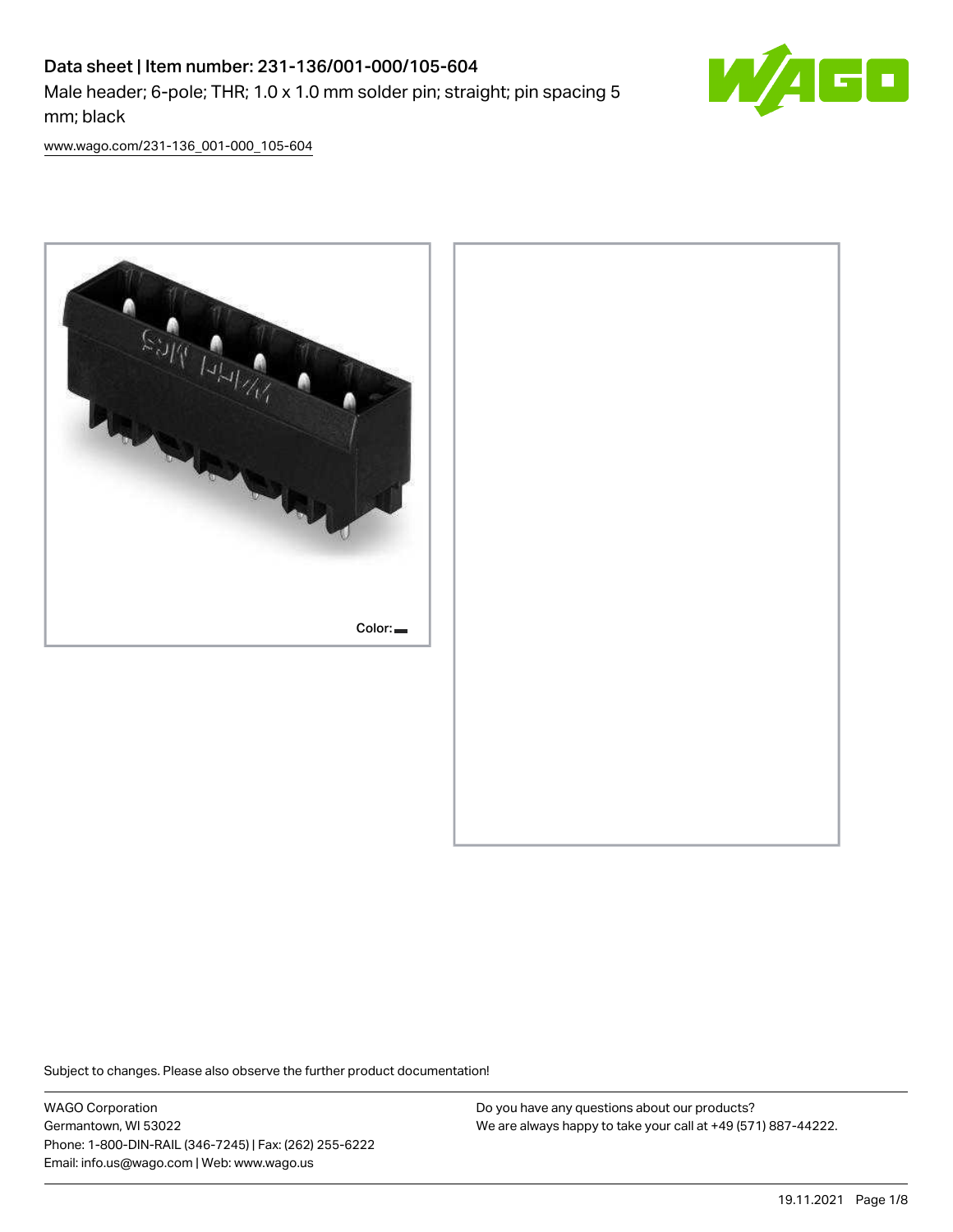

Dimensions in mm

 $L =$  (pole no.  $-1$ ) x pin spacing  $+8.2$  mm

#### Item description

- **THR** male headers for reflow soldering in SMT applications
- $\blacksquare$ Available in tape-and-reel packaging for automated pick-and-place PCB assembly
- $\blacksquare$ Also available in bulk packaging for manual placement
- $\blacksquare$ Male headers may be mounted horizontally or vertically
- **With coding fingers**

Subject to changes. Please also observe the further product documentation!

WAGO Corporation Germantown, WI 53022 Phone: 1-800-DIN-RAIL (346-7245) | Fax: (262) 255-6222 Email: info.us@wago.com | Web: www.wago.us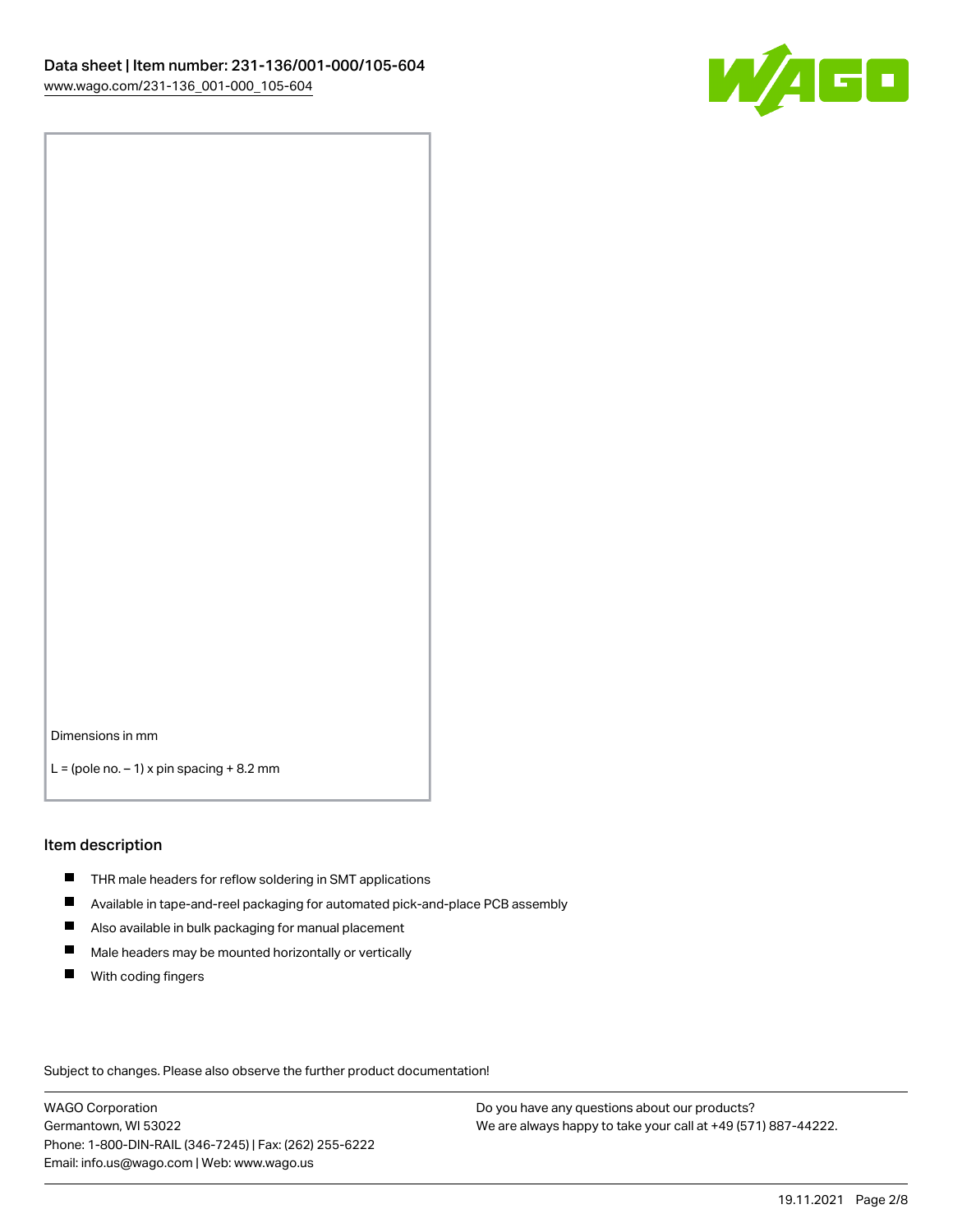

## Data Notes

| Safety information 1 | The <i>MCS – MULTI CONNECTION SYSTEM</i> includes connectors<br>without breaking capacity in accordance with DIN EN 61984. When<br>used as intended, these connectors must not be connected<br>/disconnected when live or under load. The circuit design should<br>ensure header pins, which can be touched, are not live when<br>unmated. |
|----------------------|--------------------------------------------------------------------------------------------------------------------------------------------------------------------------------------------------------------------------------------------------------------------------------------------------------------------------------------------|
| Variants:            | Other pole numbers<br>Gold-plated or partially gold-plated contact surfaces<br>Other versions (or variants) can be requested from WAGO Sales or<br>configured at https://configurator.wago.com/                                                                                                                                            |

# Electrical data

### IEC Approvals

| Ratings per                 | IEC/EN 60664-1                                                       |
|-----------------------------|----------------------------------------------------------------------|
| Rated voltage (III / 3)     | 320 V                                                                |
| Rated surge voltage (III/3) | 4 <sub>kV</sub>                                                      |
| Rated voltage (III/2)       | 320 V                                                                |
| Rated surge voltage (III/2) | 4 <sub>kV</sub>                                                      |
| Nominal voltage (II/2)      | 630 V                                                                |
| Rated surge voltage (II/2)  | 4 <sub>kV</sub>                                                      |
| Rated current               | 12A                                                                  |
| Legend (ratings)            | (III / 2) $\triangleq$ Overvoltage category III / Pollution degree 2 |

## UL Approvals

| Approvals per                  | UL 1059 |
|--------------------------------|---------|
| Rated voltage UL (Use Group B) | 300 V   |
| Rated current UL (Use Group B) | 10 A    |
| Rated voltage UL (Use Group D) | 300 V   |
| Rated current UL (Use Group D) | 10 A    |

## Ratings per UL

| Rated voltage UL 1977 | 600 V |
|-----------------------|-------|
| Rated current UL 1977 | I U H |

| <b>WAGO Corporation</b>                                | Do you have any questions about our products?                 |
|--------------------------------------------------------|---------------------------------------------------------------|
| Germantown, WI 53022                                   | We are always happy to take your call at +49 (571) 887-44222. |
| Phone: 1-800-DIN-RAIL (346-7245)   Fax: (262) 255-6222 |                                                               |
| Email: info.us@wago.com   Web: www.wago.us             |                                                               |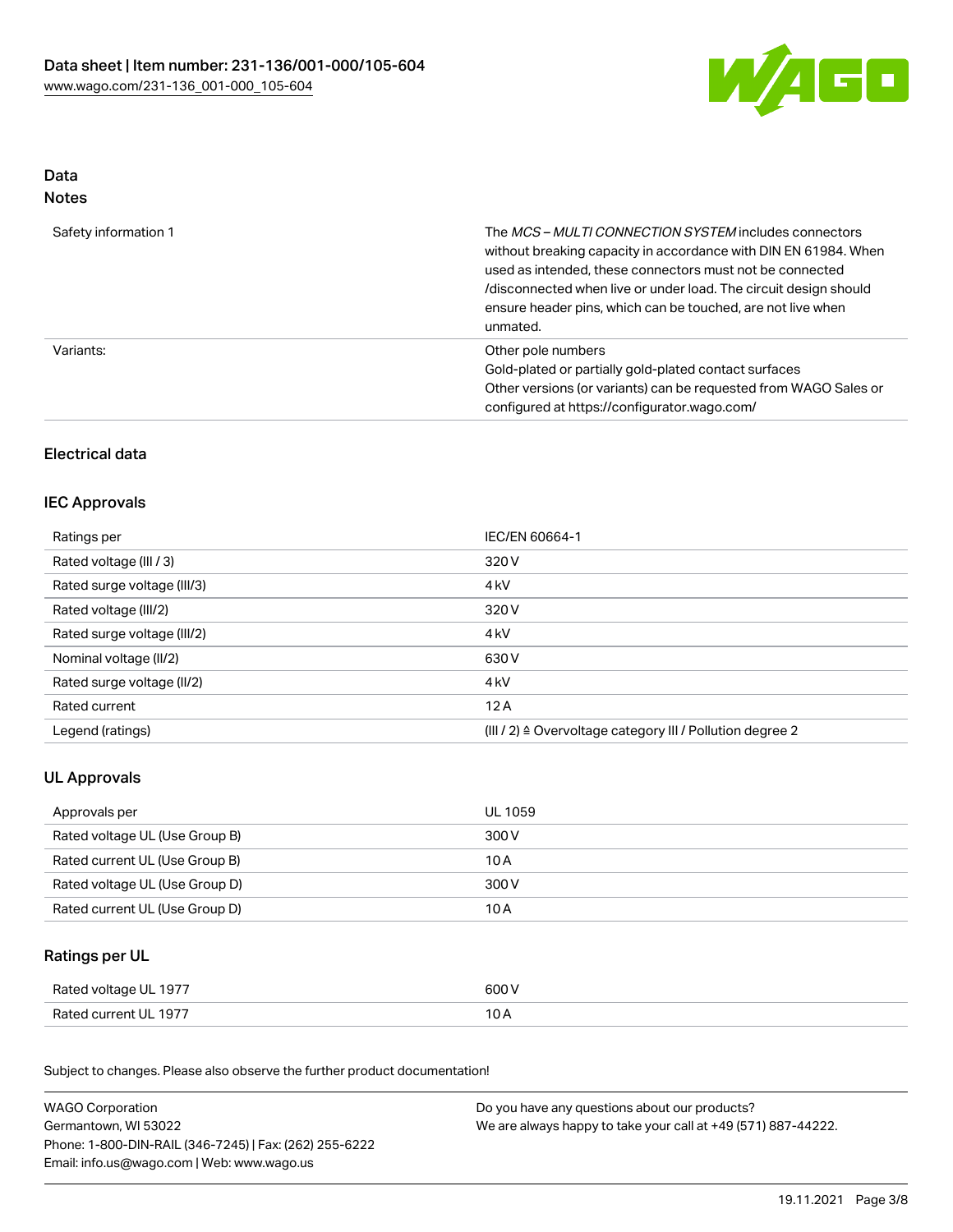

## CSA Approvals

| Approvals per                   | <b>CSA</b> |
|---------------------------------|------------|
| Rated voltage CSA (Use Group B) | 300 V      |
| Rated current CSA (Use Group B) | 10 A       |
| Rated voltage CSA (Use Group D) | 300 V      |
| Rated current CSA (Use Group D) | 10 A       |

## Connection data

| Total number of potentials |  |
|----------------------------|--|
| Number of connection types |  |
| Number of levels           |  |

#### Connection 1

| Number of poles |  |
|-----------------|--|
|-----------------|--|

# Physical data

| Pin spacing                        | 5 mm / 0.197 inch    |
|------------------------------------|----------------------|
| Width                              | 33.2 mm / 1.307 inch |
| Height                             | 14.4 mm / 0.567 inch |
| Height from the surface            | 12 mm / 0.472 inch   |
| Depth                              | 8.4 mm / 0.331 inch  |
| Solder pin length                  | $2.4 \text{ mm}$     |
| Solder pin dimensions              | $1 \times 1$ mm      |
| Plated through-hole diameter (THR) | $1.4$ $(+0.1)$ mm    |

### Plug-in connection

| Contact type (pluggable connector) | Male connector/plug |
|------------------------------------|---------------------|
| Connector (connection type)        | for PCB             |
| Mismating protection               | No                  |
| Mating direction to the PCB        | $90^{\circ}$        |
| Locking of plug-in connection      | Without             |

## PCB contact

| <b>PCB Contact</b>     | THR                                      |
|------------------------|------------------------------------------|
| Solder pin arrangement | over the entire male connector (in-line) |

| <b>WAGO Corporation</b>                                | Do you have any questions about our products?                 |
|--------------------------------------------------------|---------------------------------------------------------------|
| Germantown, WI 53022                                   | We are always happy to take your call at +49 (571) 887-44222. |
| Phone: 1-800-DIN-RAIL (346-7245)   Fax: (262) 255-6222 |                                                               |
| Email: info.us@wago.com   Web: www.wago.us             |                                                               |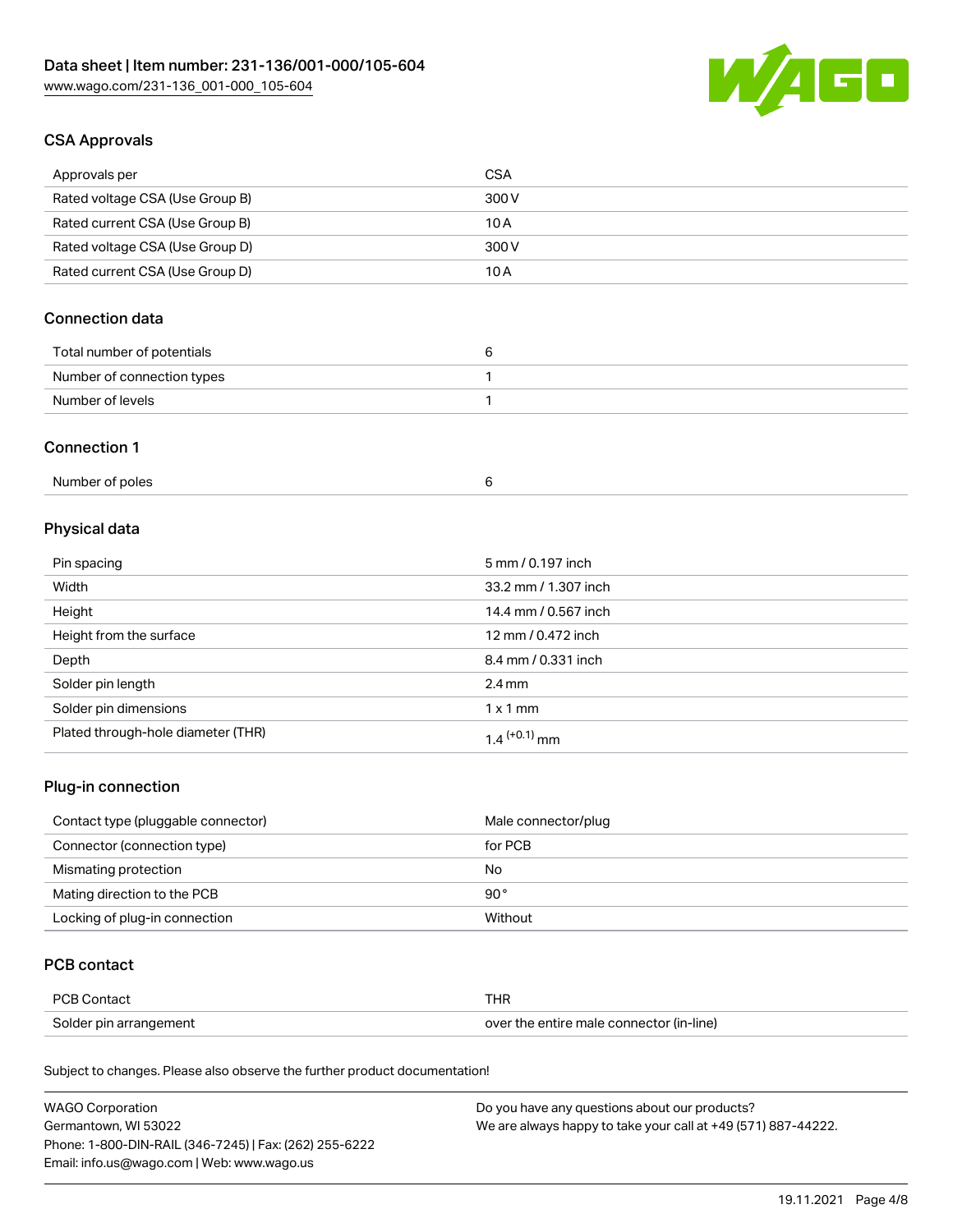

Number of solder pins per potential 1

#### Material data

| Color                       | black                                  |
|-----------------------------|----------------------------------------|
| Material group              |                                        |
| Insulation material         | Polyphthalamide (PPA GF)               |
| Flammability class per UL94 | V <sub>0</sub>                         |
| Contact material            | Electrolytic copper (E <sub>Cu</sub> ) |
| Contact plating             | tin-plated                             |
| Fire load                   | $0.046$ MJ                             |
| Weight                      | 2.2g                                   |

### Environmental requirements

Limit temperature range  $-60... +100$  °C

### Commercial data

| Product Group         | 3 (Multi Conn. System) |
|-----------------------|------------------------|
| PU (SPU)              | 100 Stück              |
| Packaging type        | box                    |
| Country of origin     | DE                     |
| <b>GTIN</b>           | 4044918847360          |
| Customs tariff number | 85366990990            |

### Approvals / Certificates

#### Country specific Approvals

| Logo | Approval                               | <b>Additional Approval Text</b> | Certificate<br>name |
|------|----------------------------------------|---------------------------------|---------------------|
|      | <b>CB</b><br>DEKRA Certification B.V.  | IEC 61984                       | NL-39756            |
|      | <b>CSA</b><br>DEKRA Certification B.V. | C <sub>22.2</sub>               | 1466354             |

#### Ship Approvals

|      | ABS      | -                        | ιУ۰         |
|------|----------|--------------------------|-------------|
| Logo | Approval | Additional Approval Text | name        |
|      |          |                          | ∵ertificate |

| <b>WAGO Corporation</b>                                | Do you have any questions about our products?                 |
|--------------------------------------------------------|---------------------------------------------------------------|
| Germantown, WI 53022                                   | We are always happy to take your call at +49 (571) 887-44222. |
| Phone: 1-800-DIN-RAIL (346-7245)   Fax: (262) 255-6222 |                                                               |
| Email: info.us@wago.com   Web: www.wago.us             |                                                               |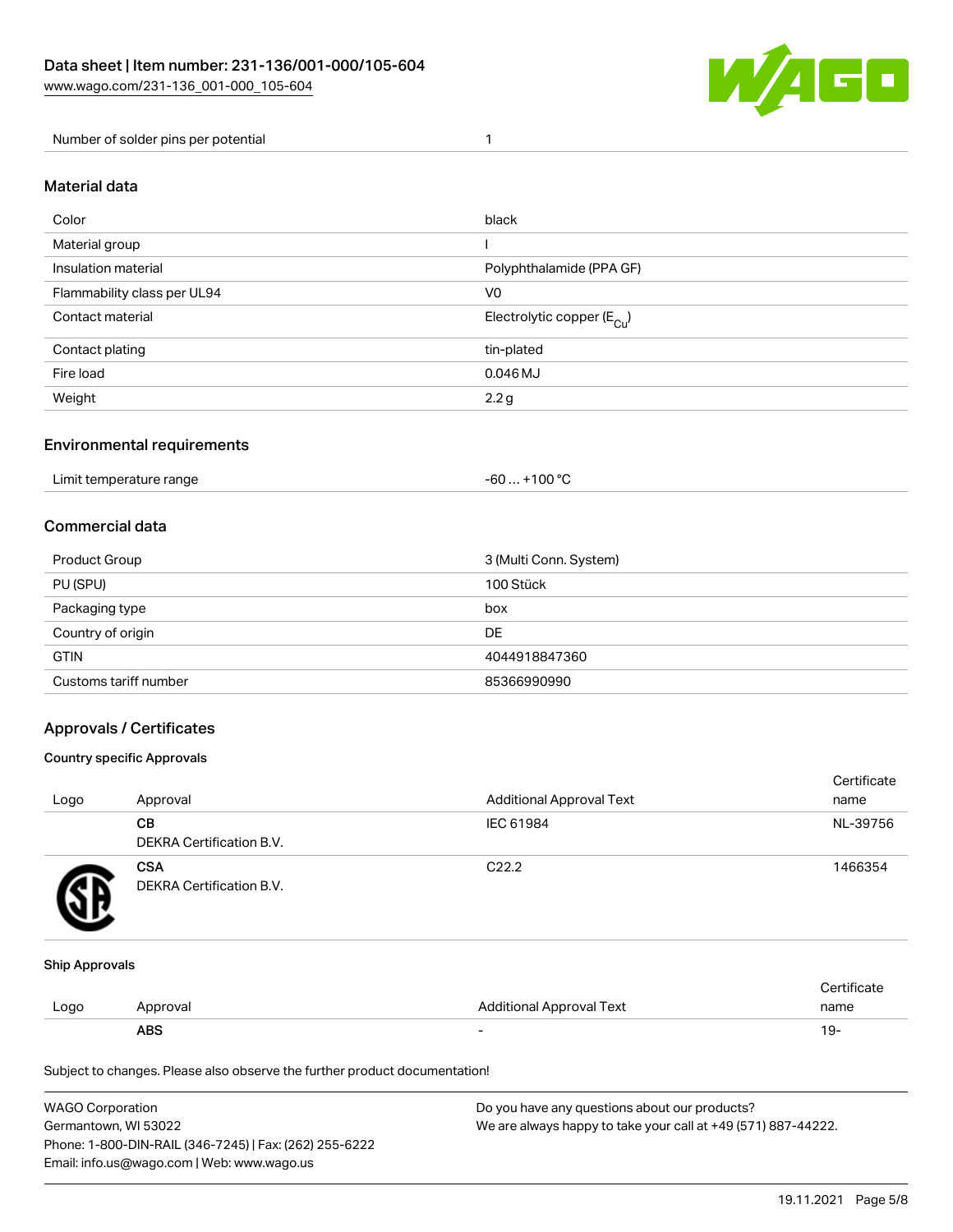

American Bureau of Shipping HG1869876-



PDA

| UL-Approvals       |                                                                                                          |                                 |                              |
|--------------------|----------------------------------------------------------------------------------------------------------|---------------------------------|------------------------------|
| Logo               | Approval                                                                                                 | <b>Additional Approval Text</b> | Certificate<br>name          |
|                    |                                                                                                          |                                 | E45172                       |
|                    | UL<br>Underwriters Laboratories Inc.                                                                     | <b>UL 1059</b>                  |                              |
|                    | <b>UR</b>                                                                                                | <b>UL 1977</b>                  | E45171                       |
|                    | Underwriters Laboratories Inc.                                                                           |                                 |                              |
| Counterpart        |                                                                                                          |                                 |                              |
|                    |                                                                                                          |                                 |                              |
|                    | Item no.231-106/026-000<br>Female plug; 6-pole; 12 AWG max; pin spacing 5 mm; 1 conductor per pole; gray |                                 | www.wago.com/231-106/026-000 |
|                    | <b>Optional accessories</b>                                                                              |                                 |                              |
| Coding             |                                                                                                          |                                 |                              |
| Intermediate plate |                                                                                                          |                                 |                              |
|                    | Item no.: 231-500                                                                                        |                                 |                              |
|                    | Spacer; for formation of groups; light gray                                                              |                                 | www.wago.com/231-500         |

| Coding |                                      |                      |
|--------|--------------------------------------|----------------------|
|        | ltem no.: 231-129                    |                      |
|        | Coding key; snap-on type; light gray | www.wago.com/231-129 |

# Downloads Documentation

| <b>Additional Information</b><br>Technical explanations | 2019 Apr 3 | pdf<br>2.0 MB   | Download |
|---------------------------------------------------------|------------|-----------------|----------|
| THR Soldering Process                                   |            | pdf<br>548.2 kB | Download |

| <b>WAGO Corporation</b>                                | Do you have any questions about our products?                 |
|--------------------------------------------------------|---------------------------------------------------------------|
| Germantown, WI 53022                                   | We are always happy to take your call at +49 (571) 887-44222. |
| Phone: 1-800-DIN-RAIL (346-7245)   Fax: (262) 255-6222 |                                                               |
| Email: info.us@wago.com   Web: www.wago.us             |                                                               |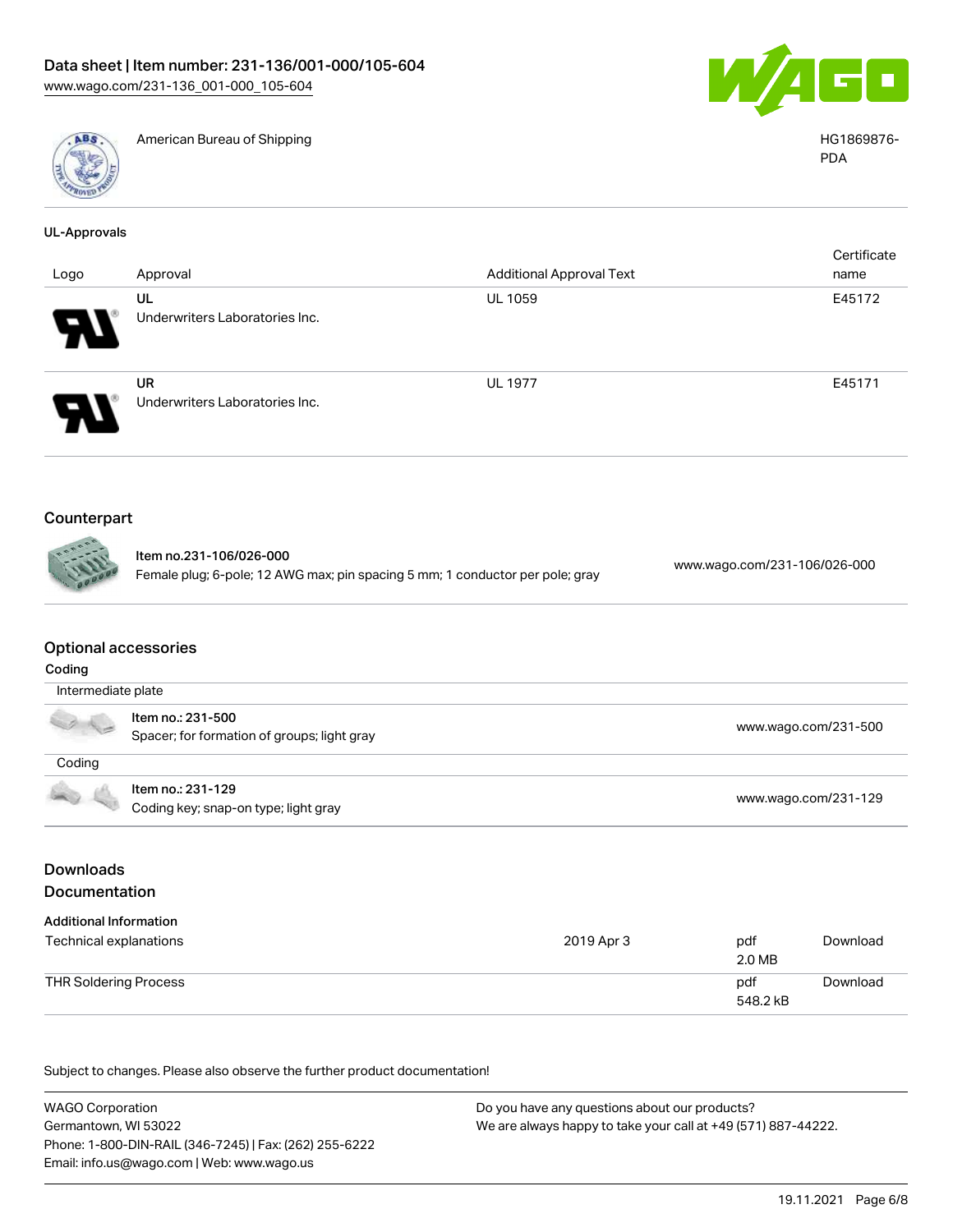

#### CAD files

#### CAD data

| 2D/3D Models 231-136/001-000/105-604                                                                                                                                   | <b>URL</b> | Download |
|------------------------------------------------------------------------------------------------------------------------------------------------------------------------|------------|----------|
| <b>CAE</b> data                                                                                                                                                        |            |          |
| EPLAN Data Portal 231-136/001-000/105-604                                                                                                                              | <b>URL</b> | Download |
| <b>PCB Design</b>                                                                                                                                                      |            |          |
| Symbol and Footprint 231-136/001-000/105-604                                                                                                                           | URL        | Download |
| CAx data for your PCB design, consisting of "schematic symbols and PCB footprints",<br>allow easy integration of the WAGO component into your development environment. |            |          |
| Supported formats:                                                                                                                                                     |            |          |
| ш<br>Accel EDA 14 & 15                                                                                                                                                 |            |          |
| ш<br>Altium 6 to current version                                                                                                                                       |            |          |
| ш<br>Cadence Allegro                                                                                                                                                   |            |          |
| ш<br>DesignSpark                                                                                                                                                       |            |          |
| ш<br>Eagle Libraries                                                                                                                                                   |            |          |
| Ш<br>KiCad                                                                                                                                                             |            |          |
| ш<br><b>Mentor Graphics BoardStation</b>                                                                                                                               |            |          |
| ш<br>Mentor Graphics Design Architect                                                                                                                                  |            |          |
| ш<br>Mentor Graphics Design Expedition 99 and 2000                                                                                                                     |            |          |
| ш<br>OrCAD 9.X PCB and Capture                                                                                                                                         |            |          |
| ш<br>PADS PowerPCB 3, 3.5, 4.X, and 5.X                                                                                                                                |            |          |
| ш<br>PADS PowerPCB and PowerLogic 3.0                                                                                                                                  |            |          |
| ш<br>PCAD 2000, 2001, 2002, 2004, and 2006                                                                                                                             |            |          |
| Pulsonix 8.5 or newer<br>Ш                                                                                                                                             |            |          |
| ш<br><b>STL</b>                                                                                                                                                        |            |          |
| 3D STEP                                                                                                                                                                |            |          |
| Ш<br><b>TARGET 3001!</b>                                                                                                                                               |            |          |
| ш<br>View Logic ViewDraw                                                                                                                                               |            |          |
| Quadcept                                                                                                                                                               |            |          |
| Zuken CadStar 3 and 4                                                                                                                                                  |            |          |
| ш<br>Zuken CR-5000 and CR-8000                                                                                                                                         |            |          |
| PCB Component Libraries (EDA), PCB CAD Library Ultra Librarian                                                                                                         |            |          |

Subject to changes. Please also observe the further product documentation!

WAGO Corporation Germantown, WI 53022 Phone: 1-800-DIN-RAIL (346-7245) | Fax: (262) 255-6222 Email: info.us@wago.com | Web: www.wago.us